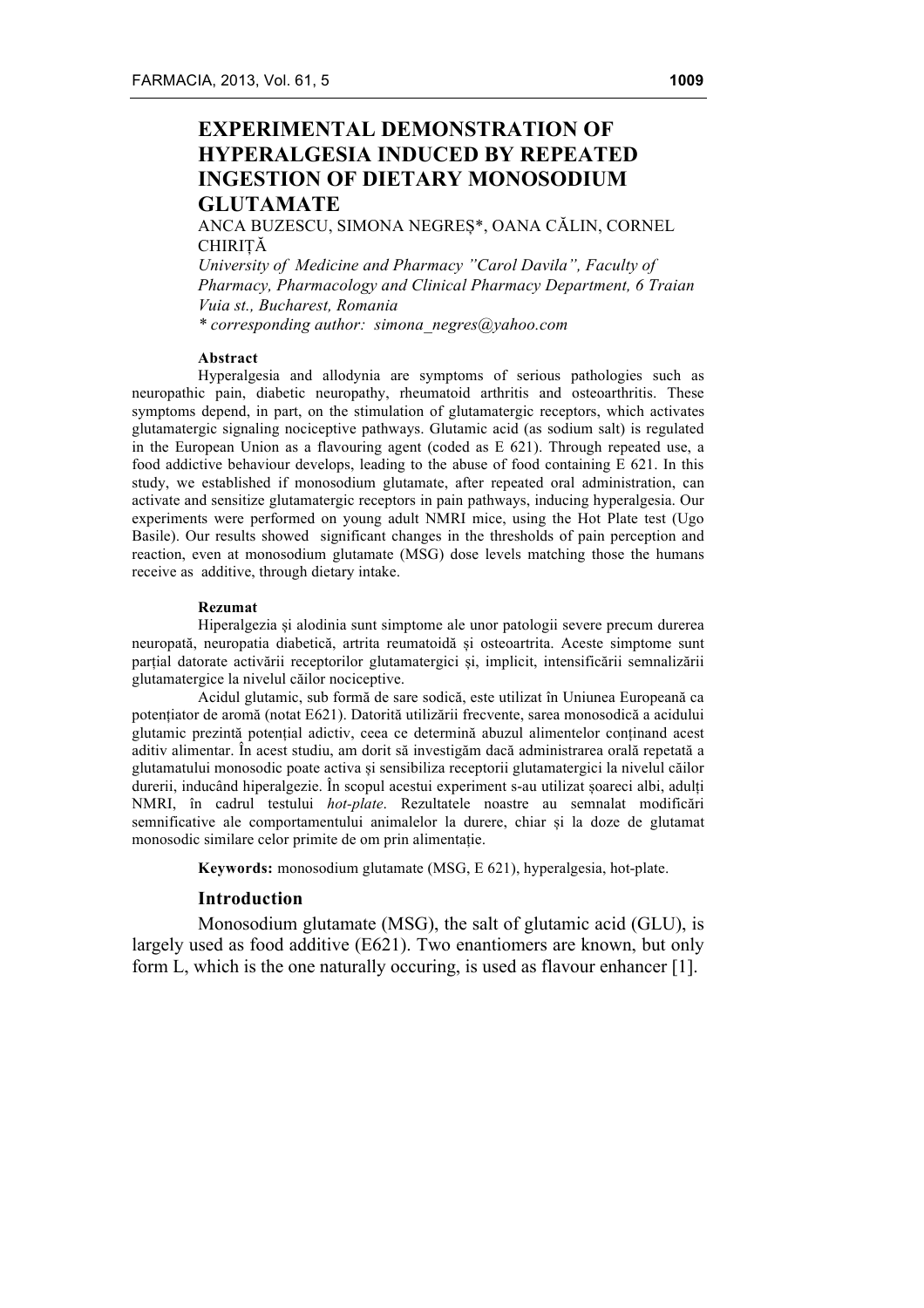MSG activates *chorda tympani* (CT) neurons, by stimulating separate receptors for  $Na^+$ , sugars and glutamate in taste bud cells [2]. The specific savoury taste ("umami") is elicited by both components of MSG: glutamate anion and  $Na<sup>+</sup>$  cation [3]. Literature mentions that the GLU intake from food additives shows broad variations: high consumers in Europe may reach up to 1 g/day, whereas in Asian countries 4 g/day [1]. Our previous research demonstrates an addictive behaviour induced by MSG dissolved in drinking water, when given to mice (unpublished data). Single and double blind clinical studies with MSG reported: gastric discomfort, stiffness and a dose-dependent sensation of pressure, heat or burn which at high doses leaded to pain [4]. Also, GLU represents the main central excitatory neuromediator, involved in fast synaptic transmission and in long-term structural remodelling of the brain, associated with learning and memory (neuroplasticity). An imbalance in GLU homeostasis has been correlated with psychopathological disorders [5, 6].

GLU plays an essential role in nociception [7, 8]. It is located in 90% of peripheral nervous fibres, next to P substance [9]. GLU activates specific receptors: NMDA, AMPA and mGlu, located in central and periferal pain pathways [10, 11]**.** The neural sensitization involving glutamatergic signaling is associated with neuropathic pain due to damage of central nerves (spinal cord lesions) or peripheral nerves (diabetic neuropathy) and joint pain (reumathoid artrithis, osteoartrithis). The associated symptoms include hyperalgesia (increased sensitivity to pain) and allodynia (reduction of nociceptive threshold leading to perception of pain at non-painful stimuli) [12]. In consequence, NMDA antagonists (ketamine, amantadine, memantine, dextrometorphan) are used for the treatment of neuropathic pain and their spinal administration inhibits wind-up effect. Mixed u-agonist and NMDA-antagonists (methadone, pethidine) represent the first-line therapy for prevention of opioid induced hyperalgesia and tolerance [13].

Given this data, we tried to experimentally prove the hypotesis that GLU when administred orally, as MSG, can activate and sensitize glutamatergic receptors in pain pathways inducing hyperalgesia in healthy mice.

## **Materials and Methods**

# *Materials*

Monosodium Glutamate ( $MSG = E 621$ ) was purchased from Sigma-Aldrich.

Hot Plate (model 7280, Ugo Basile, Italy).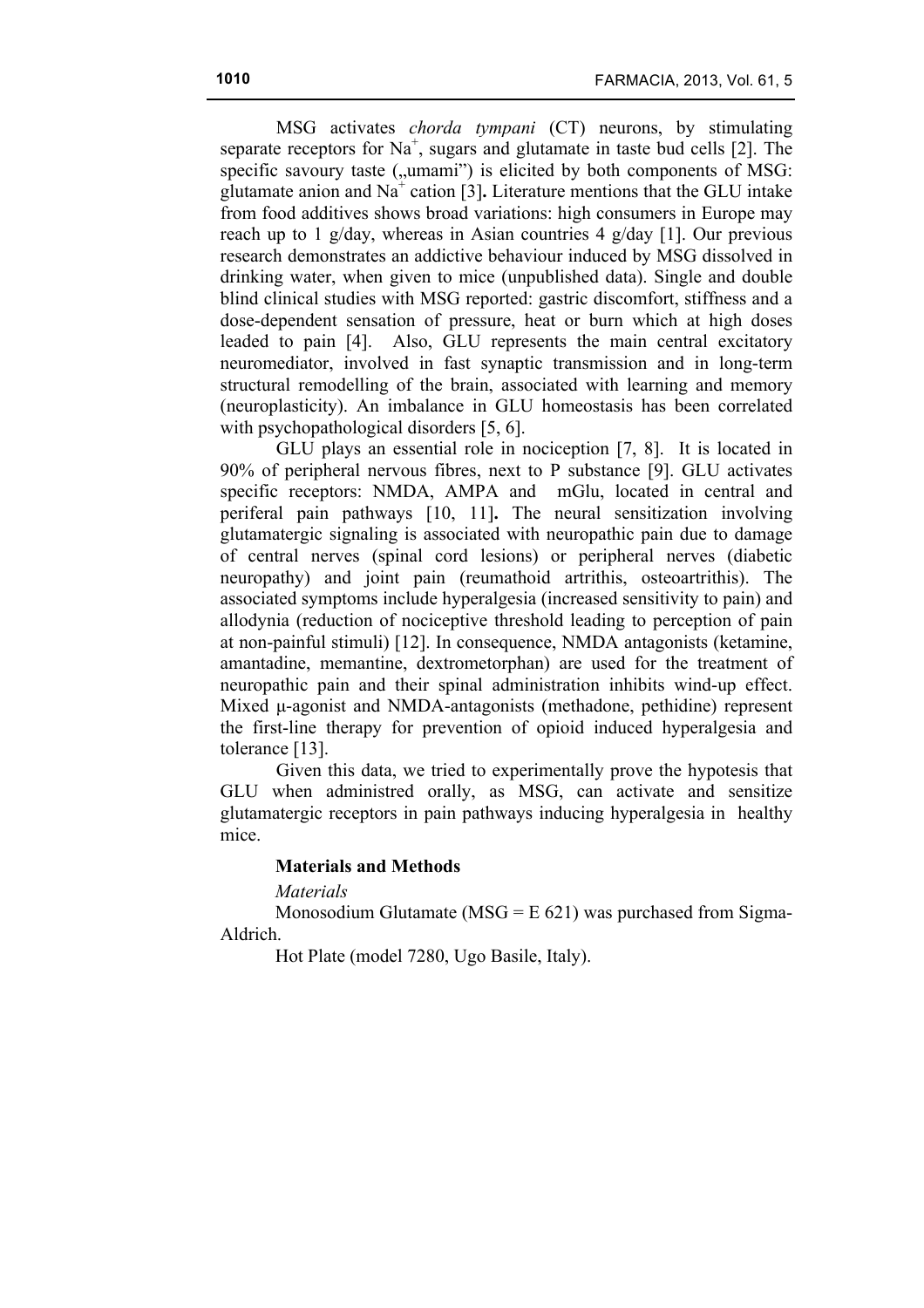# *Experimental animals*

90 NMRI adult mice, weighing  $25\pm 2g$ , were purchased from biobase of the *Carol Davila* University of Medicine and Pharmacy, Bucharest, Romania. They were housed in an individualized ventilated cage system, with free access to water and granulated food. The temperature ranged between 20 - 22ºC and the relative humidity was maintained at 35-45%.

All procedures were carried out in accordance with the Directive 86/609/EEC-24th Nov.1986 and RGO 37/30.01.2002, on the protection of animals used for experimental and other scientific purposes. *Methods*

The pain perception (53<sup>0</sup>C) and the pain reaction (53<sup>0</sup>C, 56<sup>0</sup>C) thresholds were assessed using using the Hot-Plate test [14]. The animals were placed on the heated hot-plate  $(53^{\circ}$ C or  $56^{\circ}$ C). The latency of the first sign of pain (hind paw lifting) and the latency of jumping response were assessed. In absence of a response, the cut-off time was set at 45 sec. Jumping was defined as both hind paws coming off of the hot plate while the front paws were already off. Hind paw lifting was defined as lifting a hind paw completely off of the hot plate in a way that was in no way related to mouthing, jumping, or taking a step.

# *Statistical analysis*

Statistical analysis was performed using GraphPad Prism version 5.00 for Windows, GraphPad Software, San Diego California USA. The type of distribution of the animal response was established with D'Agostino & Pearson test. The statistical analysis used parametrical Student *t* test (for normal distribution) or nonparametrical Wilcoxon test (for abnormal distribution). The results were expressed as mean±standard deviation.

### *Experimental protocol*

The mice were divided in 6 working groups of 15 mice each. Each group was submitted to the regimen described below.

|                                                                                   | Experimental protocol – dosage and testing regimen                                            |                                               |                                                                               |                             |                             |  |  |
|-----------------------------------------------------------------------------------|-----------------------------------------------------------------------------------------------|-----------------------------------------------|-------------------------------------------------------------------------------|-----------------------------|-----------------------------|--|--|
| Group no.                                                                         |                                                                                               |                                               |                                                                               |                             |                             |  |  |
| ΙA                                                                                | ΙB                                                                                            | <b>IIA</b>                                    | IIB.                                                                          | <b>IIIA</b>                 | <b>IIIB</b>                 |  |  |
| (control group/53 $^{\circ}$ C)                                                   | (control group/56 $\degree$ C)                                                                |                                               |                                                                               |                             |                             |  |  |
|                                                                                   |                                                                                               |                                               | The groups received for 21 days the following substances:                     |                             |                             |  |  |
| Distilled water                                                                   |                                                                                               | $MSG$ 100 mg/kg b.w.                          |                                                                               | $MSG$ 375 mg/kg b.w.,       |                             |  |  |
| $0.1$ mL/10g b.w. p.o.                                                            |                                                                                               | (solution $1\%$ ) p.o.                        |                                                                               | (solution $3.75\%$ ) p.o.   |                             |  |  |
|                                                                                   |                                                                                               |                                               | All animals were submitted to hot plate test in day 1 before exposure to MSG, |                             |                             |  |  |
|                                                                                   |                                                                                               | and after 21 days of exposure, as it follows: |                                                                               |                             |                             |  |  |
| Hot Plate                                                                         | <b>Hot Plate</b>                                                                              | Hot Plate                                     | Hot Plate                                                                     | Hot Plate                   | <b>Hot Plate</b>            |  |  |
| temperature $=53^{\circ}$ C                                                       | temperature $=56^{\circ}$ C                                                                   | temperature $=53^{\circ}$ C                   | temperature $=56^{\circ}$ C                                                   | temperature $=53^{\circ}$ C | temperature $=56^{\circ}$ C |  |  |
| The parameters recorded were:                                                     |                                                                                               |                                               |                                                                               |                             |                             |  |  |
| - latency of the first sign of pain (for Hot Plate temperature = $53^{\circ}$ C); |                                                                                               |                                               |                                                                               |                             |                             |  |  |
|                                                                                   | - latency of jumping response (for Hot Plate temperature = $53^{\circ}$ C, = $56^{\circ}$ C). |                                               |                                                                               |                             |                             |  |  |

#### **Table I**

| . . | $\sim$ | × | $-1$ |  |
|-----|--------|---|------|--|
|     |        |   |      |  |
|     |        |   |      |  |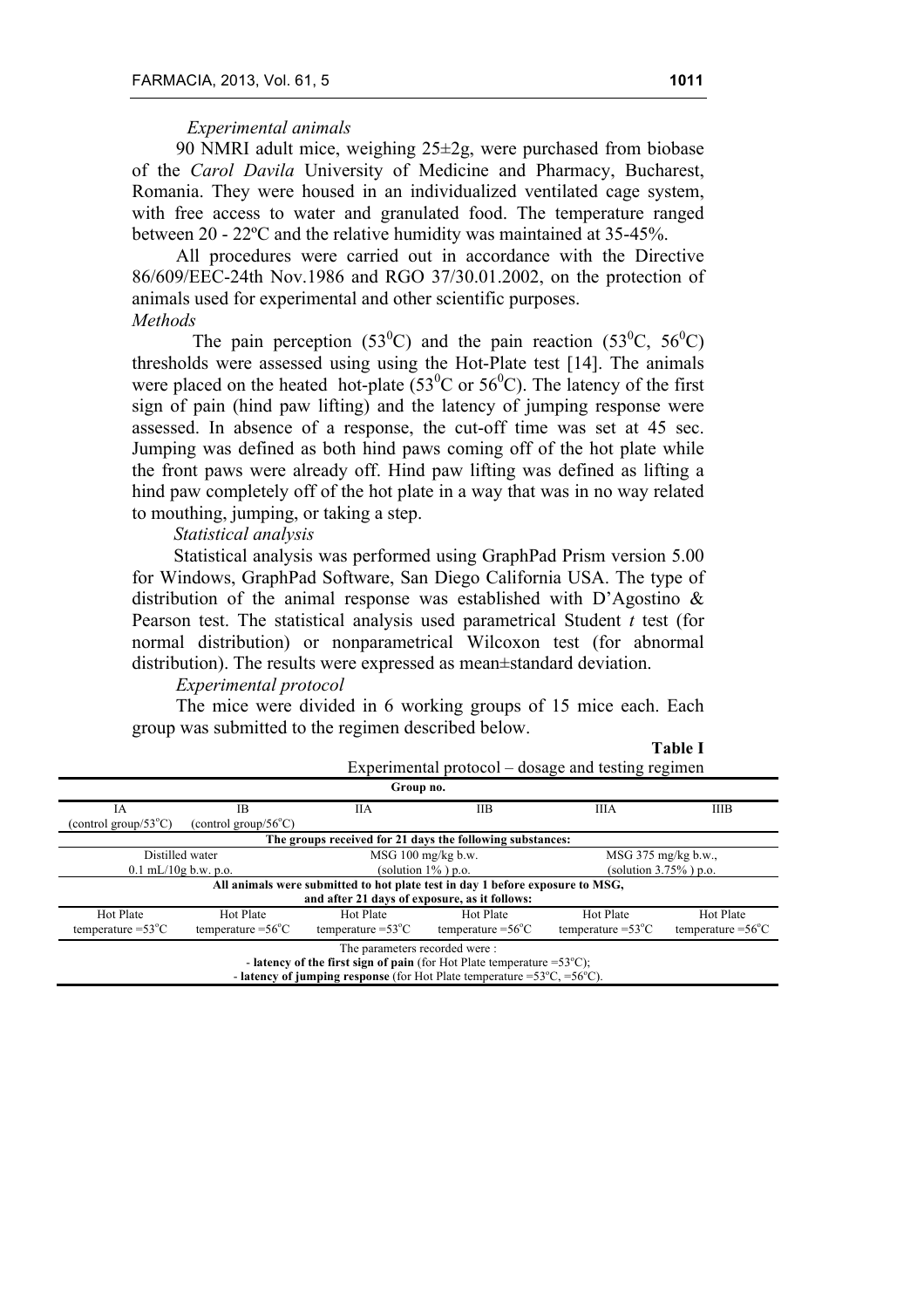Taking acount the  $LD_{50}$  for mice (15000 mg/kg b.w.), the chosen doses were 375 mg/kg b.w. (equals  $1/40$  LD<sub>50</sub>) and 100 mg/kg b.w. (under  $1/100$  LD<sub>50</sub>). Preliminary research established that a period of administration of 21 days is necessary for inducing hyperalgesia. The withdrawal of one posterior paw from the hot-plate was considered the first sign of pain.

## **Results and Discussion**

# **Hot Plate Test – temperature of 53<sup>o</sup> C**

At a hot plate temperature of  $53^{\circ}$ C, the latency of the first sign of pain was recorded for groups IA, IIA, IIIA. The results are presented in table II.

**Table II**

Latency of the first sign of pain determined in day 1, before exposure (initial=I), and after 21 days of exposure (post-exposure=Pe) to MSG for groups IA, IIA, IIIA

| Time of the first sign of pain at $53^{\circ}$ C                                                                                                                                                                                   |             |                   |            |                   |            |                   |  |
|------------------------------------------------------------------------------------------------------------------------------------------------------------------------------------------------------------------------------------|-------------|-------------------|------------|-------------------|------------|-------------------|--|
| Group                                                                                                                                                                                                                              | I A         |                   | ПА         |                   | ША         |                   |  |
|                                                                                                                                                                                                                                    | Initial     | Post-<br>exposure | Initial    | Post-<br>exposure | Initial    | Post-<br>exposure |  |
| $Mean \pm$                                                                                                                                                                                                                         | $12.72 \pm$ | $10.74\pm$        | $12.05\pm$ | $8.59 \pm$        | $12.19\pm$ | $7.26 \pm$        |  |
| <b>DS</b>                                                                                                                                                                                                                          | 7.06        | 4.13              | 5.31       | 4.40              | 6.12       | 3.00              |  |
| <b>Normal distribution</b>                                                                                                                                                                                                         | <b>Yes</b>  | Yes               | Yes        | <b>Yes</b>        | Yes        | Yes               |  |
| $\Delta$ % from initial<br>$-40.43$<br>$-15.57$<br>$-28.71$<br>value<br>$(Pe-I)*100/I$                                                                                                                                             |             |                   |            |                   |            |                   |  |
| <b>Statistical</b>                                                                                                                                                                                                                 |             | Ns.               |            | **                |            | $\ast$            |  |
| significance $(p<0.05)$                                                                                                                                                                                                            |             | $p=0.2094$        |            | $p=0.0056$        |            | $p=0.0156$        |  |
| ** - with high<br>DS – standard deviation; $\Delta$ – percentual change; * - statistically significant<br>statistical significance, *** - with extremely high statistical significance, $ns -$ with no statistical<br>significance |             |                   |            |                   |            |                   |  |

A significant decrease of latency of the first sign of pain when compared with the initial value was seen only for groups receiving MSG solution (-28.71%, for group IIA dose level 100 mg/kg, respectively - 40.43% for group IIIA dose level 375 mg/kg).

When compared to the control group, the decrease in the latency of the first sign of pain (reduction of pain perception threshold) is significant only for group IIIA, as illustrated in figure 1.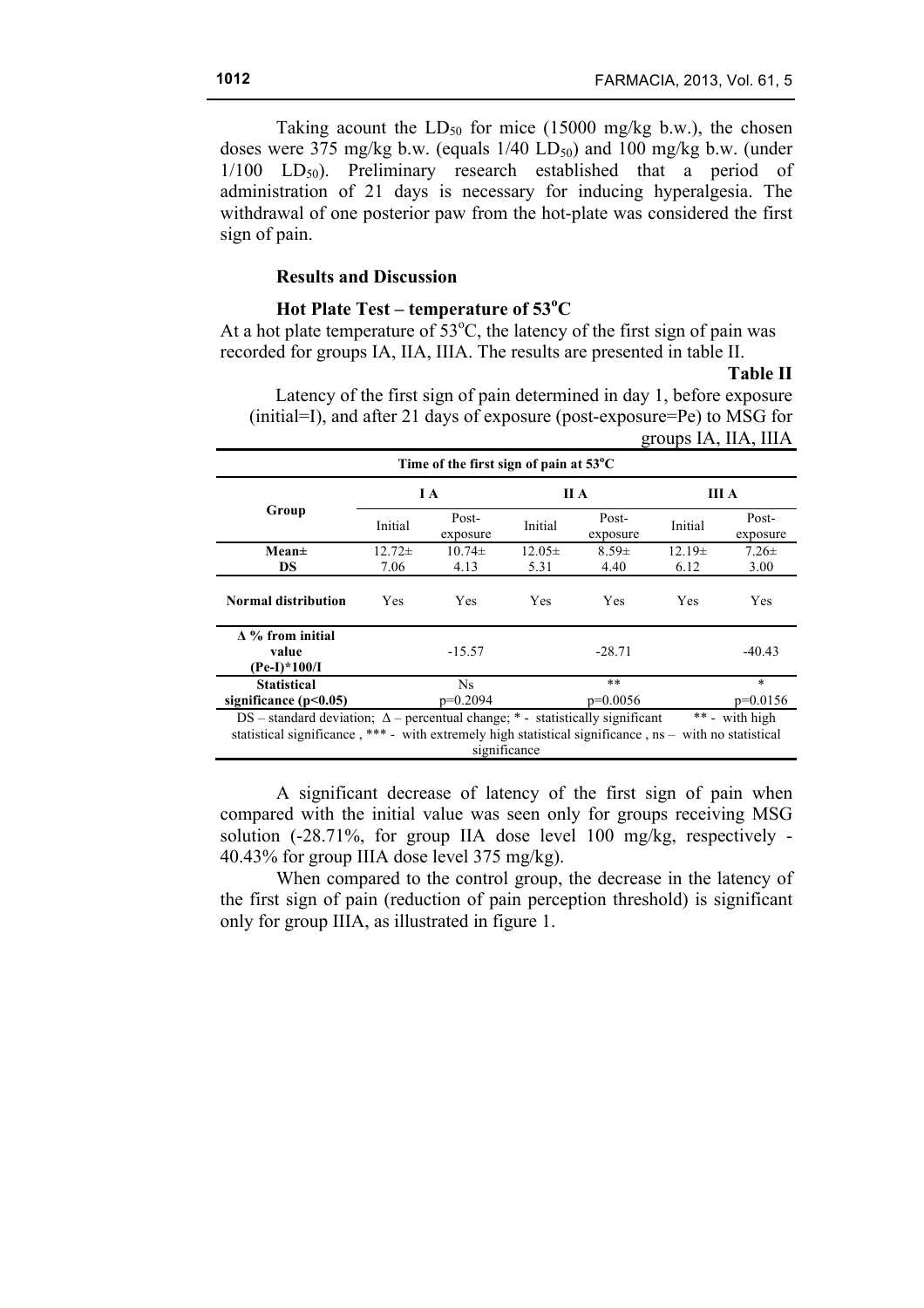

**Figure 1**

Percentual variation of latency of the first sign of pain at  $53^{\circ}$ C, for groups IIA and IIIA compared to control group, before and after 21 days exposure to MSG  $\Delta$  % vs. control of glutamate group=  $\Delta$  % vs. initial value of glutamate group -  $\Delta$ % vs. initial value of glutamate group

At a hot plate temperature of  $53^{\circ}$ C, the jumping time was also recorded for groups IA, IIA, IIIA. The results are presented in table III.

**Table III** The latency of jumping response determined in day 1, before exposure (initial=I), and after 21 days of exposure (post-exposure=Pe) to MSG for groups IA, IIA, IIIA

| Jumping time at $53^{\circ}$ C                                                                                                                                                                                                  |                |                   |             |                   |                |                   |  |
|---------------------------------------------------------------------------------------------------------------------------------------------------------------------------------------------------------------------------------|----------------|-------------------|-------------|-------------------|----------------|-------------------|--|
| Group                                                                                                                                                                                                                           | I A            |                   | II A        |                   | III A          |                   |  |
|                                                                                                                                                                                                                                 | Initial        | Post-<br>exposure | Initial     | Post-<br>exposure | Initial        | Post-<br>exposure |  |
| $Mean\pm$                                                                                                                                                                                                                       | $42.47\pm$     | $35.87\pm$        | $43.61 \pm$ | $33.89\pm$        | $43.34\pm$     | $23.59\pm$        |  |
| <b>DS</b>                                                                                                                                                                                                                       | 4.83           | 10.51             | 3.26        | 10.83             | 3.98           | 13.78             |  |
| <b>Normal distribution</b>                                                                                                                                                                                                      | N <sub>0</sub> | Yes               | Yes         | N <sub>0</sub>    | N <sub>0</sub> | Yes               |  |
| $\Delta$ % from initial value<br>$-45.56%$<br>$-15.53\%$<br>$-22.30\%$<br>$(Pe-I)*100/I$                                                                                                                                        |                |                   |             |                   |                |                   |  |
| <b>Statistical significance</b>                                                                                                                                                                                                 |                | Ns.               |             | $***$             |                | ***               |  |
| (p<0.05)                                                                                                                                                                                                                        |                | $p=0.0547$        |             | $p=0.002$         |                | $p=0.0005$        |  |
| DS – standard deviation; $\Delta$ – percentual change; * - statistically significant, ** - with high statistical<br>significance, $***$ - with extremely high statistical significance, $ns -$ with no statistical significance |                |                   |             |                   |                |                   |  |

A significant decrease in the latency of jumping time when compared to initial values, is observed for both groups receiving MSG solution (-22,30%, for group IIA, respectively -45,56% for group IIIA).

When compared to the control group, a decrease of jumping time (reduction of pain reaction threshold), is significant only for group IIIA, as illustrated in figure 2.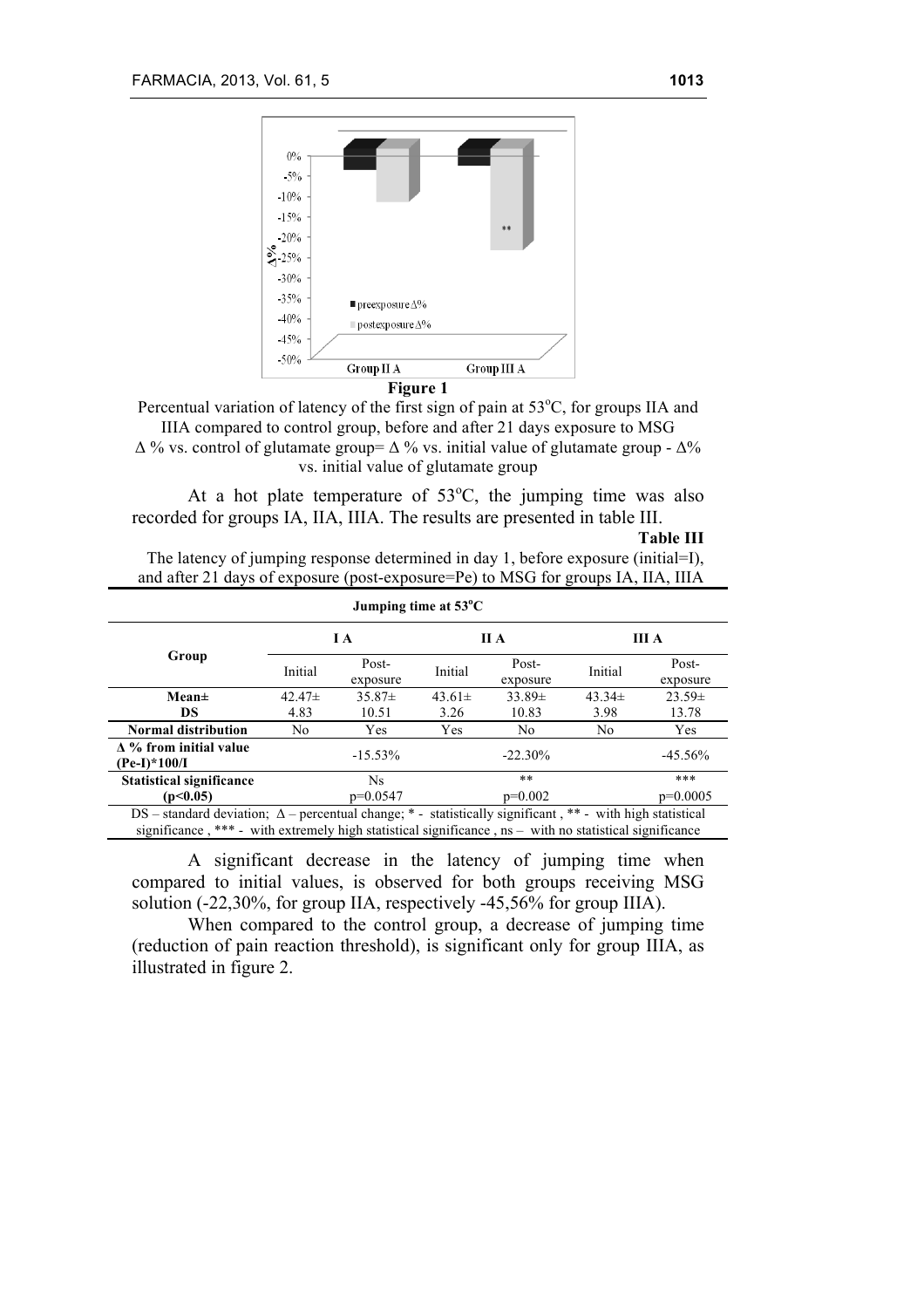

Percentual variation of latency of the jumping response at  $53^{\circ}$ C, for groups IIA and IIIA compared to control group, before and after 21 days exposure to MSG  $\Delta$ % vs. control of glutamate group=  $\Delta$ % vs. initial value of glutamate group -  $\Delta$ % vs. initial value of glutamate group

An increase in the number of animals jumping at a temperature of  $53^{\circ}$ C, significant for group IIIA, when compared to control group, was observed, as illustrated in figure 3.



Percentual variation of mice jumping at  $53^{\circ}$ C, for groups IIA and IIIA compared to control group, before and after 21 days exposure to MSG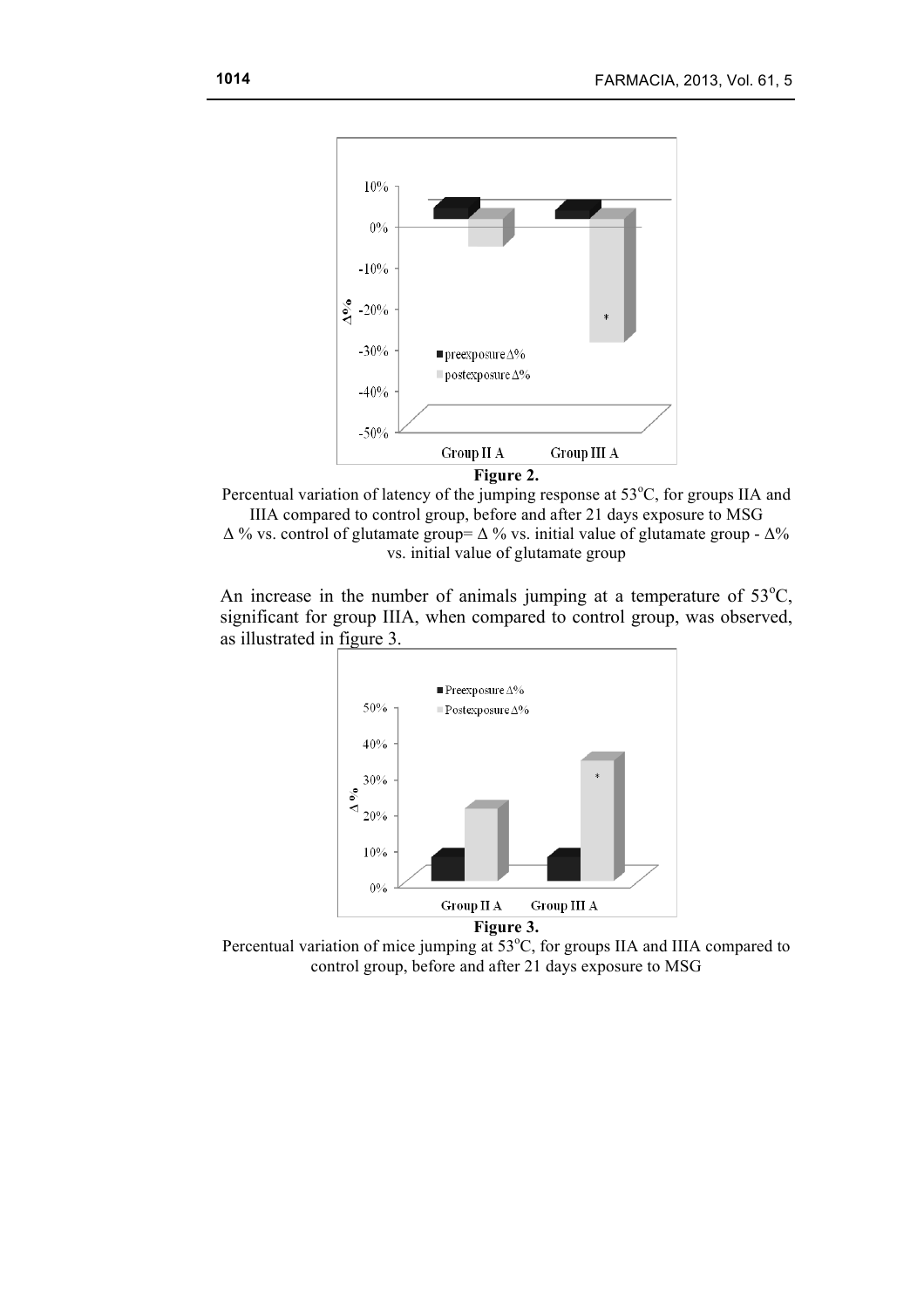# **Hot Plate Test – temperature 56<sup>o</sup> C**

At  $56^{\circ}$ C, we recorded only the jumping time for groups IB, IIB, IIIB. The results are presented in table IV.

# **Table IV**

Latency of jumping response, determined in day 1, before exposure (initial=I), and after 21 days of exposure (post-exposure=Pe) to MSG, for groups IB, IIB, IIIB

|                                                                                                                                                                                                    |             |                   | Jumping time at $56^{\circ}$ C |                   |                            |                   |
|----------------------------------------------------------------------------------------------------------------------------------------------------------------------------------------------------|-------------|-------------------|--------------------------------|-------------------|----------------------------|-------------------|
| Group                                                                                                                                                                                              | I B         |                   | II B                           |                   | Ш В                        |                   |
|                                                                                                                                                                                                    | Initial     | Post-<br>exposure | Initial                        | Post-<br>exposure | Initial                    | Post-<br>exposure |
| Mean±                                                                                                                                                                                              | $38.63 \pm$ | $22.27 \pm$       | $39.06\pm$                     | $16.97\pm$        | $39.52 \pm$                | $13.78 \pm$       |
| DS                                                                                                                                                                                                 | 6.80        | 11.59             | 7.32                           | 14.28             | 7.98                       | 12.32             |
| <b>Normal distribution</b>                                                                                                                                                                         | No.         | Yes               | Yes                            | Yes               | N <sub>0</sub>             | No.               |
| $\Delta$ % from initial<br>value<br>(Pe-I)*100/I                                                                                                                                                   |             | $-42.34$          |                                | $-56.55$          |                            | $-65.13$          |
| <b>Statistical</b>                                                                                                                                                                                 |             | ***               |                                | ***               |                            | ***               |
| significance $(p<0.05)$                                                                                                                                                                            |             | $p=0.0002$        |                                | p < 0.0001        |                            | $p=0.0001$        |
| DS – standard deviation; $\Delta$ – percentual change; * - statistically significant,<br>significance, *** - with extremely high statistical significance, $ns -$ with no statistical significance |             |                   |                                |                   | ** - with high statistical |                   |

A significant decrease in the latency of jumping response, when compared to the initial value, is seen for all groups, including the control, at  $56^{\circ}$ C. Nevertheless, when compared to control group (IB), only the decrease noticed for group IIIB (-22,79%) had statistical significance, as illustrated in figure 4.



Percent change of latency of jumping response at 56°C, for groups IIB and IIIB compared to control group, before and after 21 days exposure to MSG  $\Delta$  % vs. control of glutamate group=  $\Delta$  % vs. initial value of glutamate group -  $\Delta$ % vs. initial value of glutamate group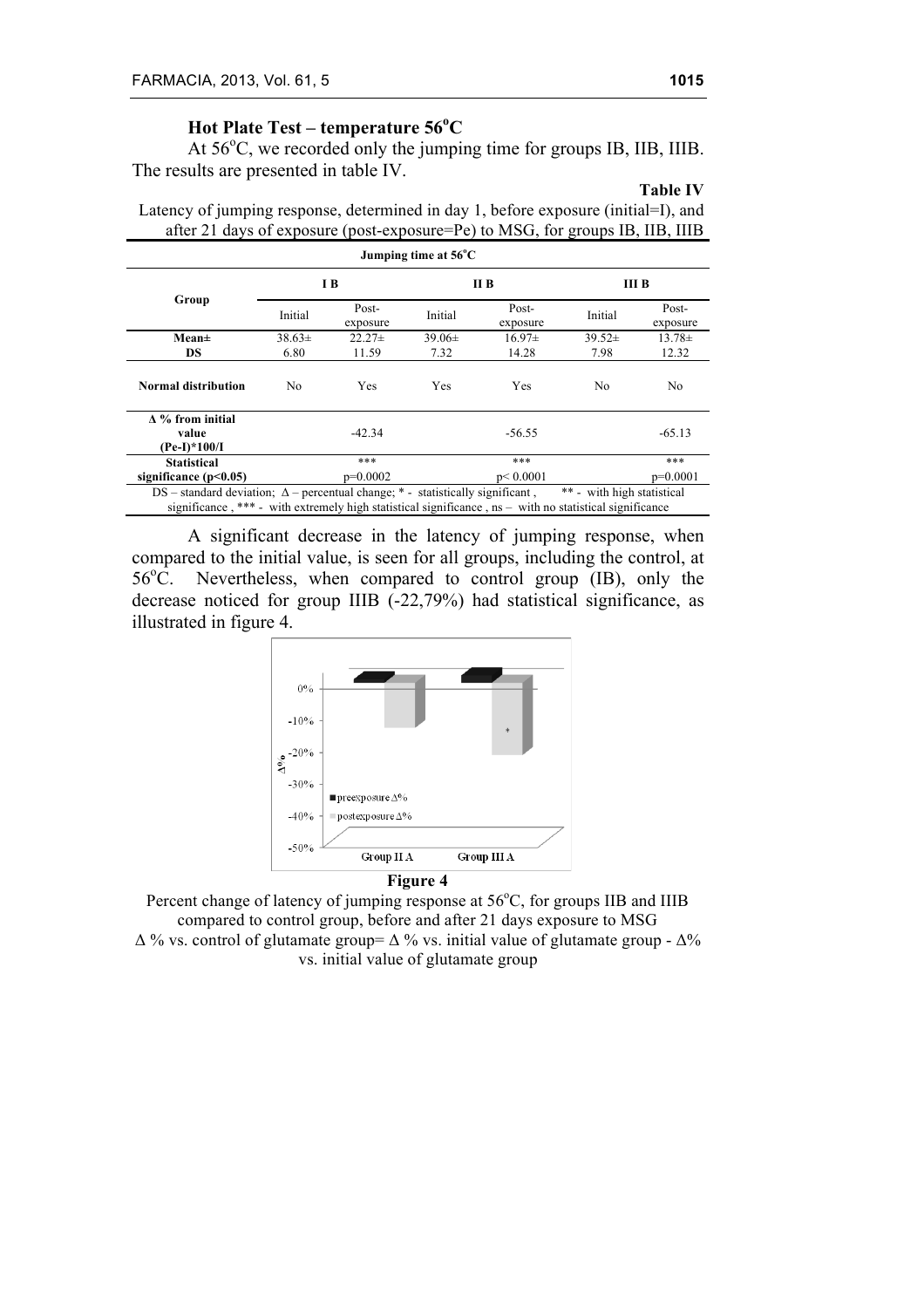Due to the fact that jumping represents the first sign of pain for some mice and, also, that the variation between final and initial latency for the control group has extremely high statistical significance, the temperature of  $56^{\circ}$ C should not be considered in further research.

Our results showed that the administration of monosodium glutamate for 21 days, reduces the thresholds for both pain perception and pain reaction. Our results are in accordance with literature data supporting the involvement of glutamatergic signaling in neural sensitization which is one of the underlying mechanisms of neuropathic pain [15]. The activation of glutamate receptors plays a key role in the development of hyperalgesic responses due to pain of various etiologies [16-18]. Furthermore, we suggest that one of the possible mechanisms involved in the hyperalgesia induced by the administration of MSG, could be the activation of AMPA and NMDA receptors which have been linked with wind-up generation (a progressive increase in the number of action potentials generated by dorsal cord neurons, leading to pain sensitization) [19, 20].

### **Conclusions**

The results sustain the hypothesis that, when administered in healthy experimental animals, MSG can induce hyperalgesia.

At  $53^{\circ}$ C, a significant decrease in the latency of the first sign of pain and in the latency of jumping response was seen for both groups receiving MSG, when compared to initial values. When compared to control group, this decrease was significant only for group III A (-24.86%, respectively **-** 30.04%). When compared to control group, a significant increase in the number of animals jumping at  $53^{\circ}$ C (33.36%), was also observed for group IIIA.

At  $56^{\circ}$ C, a significant decrease in the latency of the jumping response, when compared to control, was noticed for group IIIB (-22.79%).

MSG influences both thresholds of pain perception and reaction, even at dose levels matching those humans receive through dietary intake. This raises questions on the extensive use of GLU or its salts as flavour enhancers in various processed aliments.

#### **References**

- 1. Beyreuther K., Biesalski H.K., Fernstrom J.D., Grimm P. Consensus meeting: monosodium glutamate – an update*. Eur J Clin Nutr.,* 2007; 61(3):304-13.
- 2. Formaker B.K., Stapleton J.R., Roper S.D., Frank M.E. Responses of the rat chorda tympani nerve to glutamate–sucrose mixtures. *Life Sciences & Medicine Chemical Senses*, 2004; 29 (6):473-82.